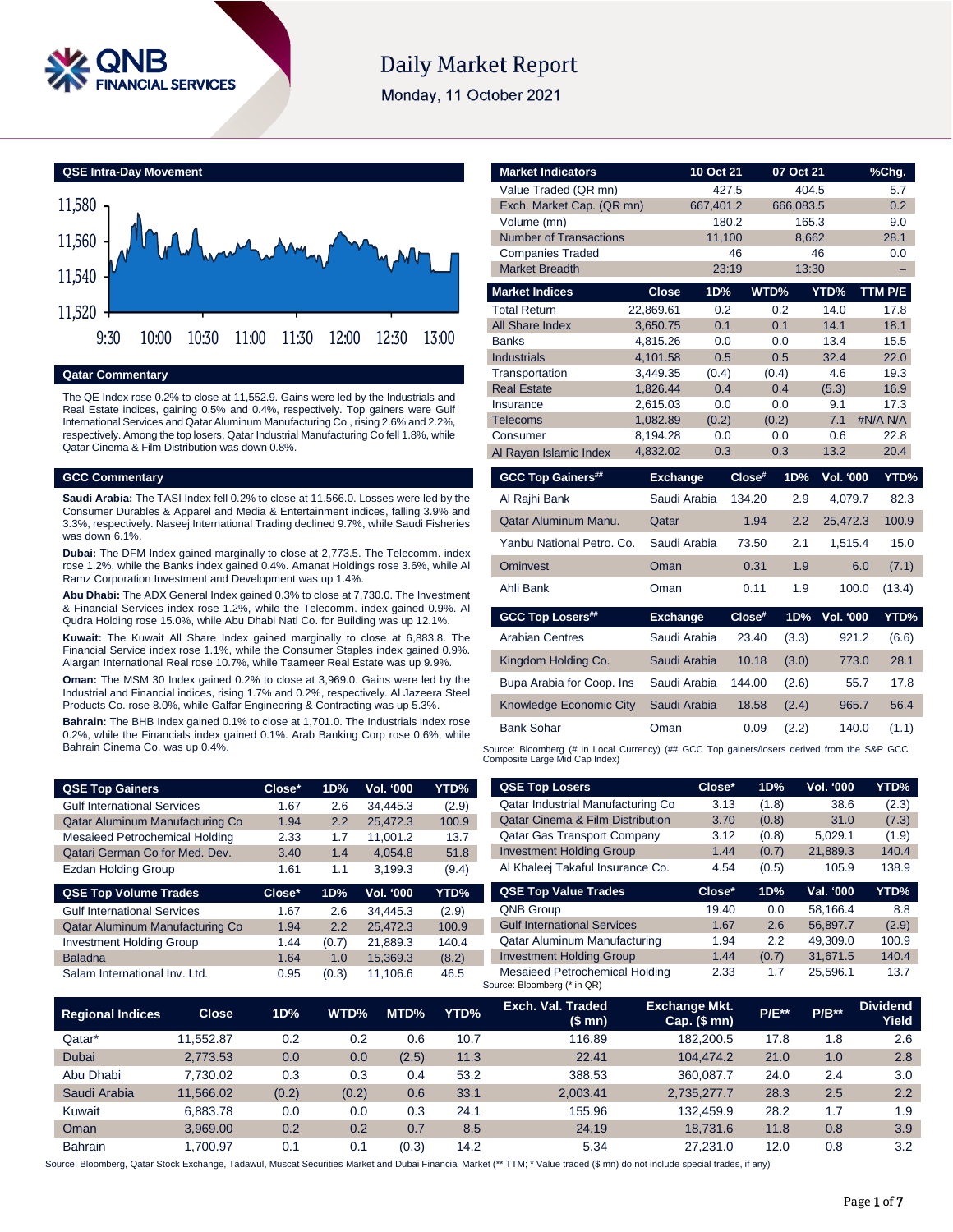# **Qatar Market Commentary**

- The QE Index rose 0.2% to close at 11,552.9. The Industrials and Real Estate indices led the gains. The index rose on the back of buying support from Arab and foreign shareholders despite selling pressure from Qatari and GCC shareholders.
- Gulf International Services and Qatar Aluminum Manufacturing Co. were the top gainers, rising 2.6% and 2.2%, respectively. Among the top losers, Qatar Industrial Manufacturing Co fell 1.8%, while Qatar Cinema & Film Distribution was down 0.8%.
- Volume of shares traded on Sunday rose by 9.0% to 180.2mn from 165.3mn on Thursday. Further, as compared to the 30-day moving average of 174.7mn, volume for the day was 3.1% higher. Gulf International Services and Qatar Aluminum Manufacturing Co. were the most active stocks, contributing 19.1% and 14.1% to the total volume, respectively.

| <b>Overall Activity</b>        | Buy %*   | Sell %*  | Net (QR)         |
|--------------------------------|----------|----------|------------------|
| Qatari Individuals             | 48.61%   | 52.83%   | (18,039,079.1)   |
| <b>Qatari Institutions</b>     | 17.39%   | 22.71%   | (22, 720, 868.5) |
| Qatari                         | 66.01%   | 75.54%   | (40,759,947.6)   |
| <b>GCC Individuals</b>         | 0.63%    | 0.75%    | (508, 396.5)     |
| <b>GCC</b> Institutions        | 3.70%    | 5.26%    | (6,648,952.5)    |
| <b>GCC</b>                     | 4.33%    | 6.01%    | (7, 157, 349.1)  |
| Arab Individuals               | 12.64%   | 10.89%   | 7,450,051.2      |
| <b>Arab Institutions</b>       | $0.00\%$ | $0.00\%$ |                  |
| Arab                           | 12.64%   | 10.89%   | 7,450,051.2      |
| <b>Foreigners Individuals</b>  | 3.69%    | 2.58%    | 4,753,267.8      |
| <b>Foreigners Institutions</b> | 13.34%   | 4.98%    | 35,713,977.6     |
| <b>Foreigners</b>              | 17.03%   | 7.56%    | 40,467,245.4     |

Source: Qatar Stock Exchange (\*as a % of traded value)

# **Earnings Releases and Earnings Calendar**

### **Earnings Releases**

| Company                              | <b>Market</b> | <b>Currency</b> | Revenue (mn)<br>3Q2021 | % Change<br>YoY | <b>Operating Profit</b><br>(mn) 3Q2021 | % Change<br>YoY | <b>Net Profit</b><br>(mn) 3Q2021 | $\frac{1}{2}$<br>Change<br>YoY |
|--------------------------------------|---------------|-----------------|------------------------|-----------------|----------------------------------------|-----------------|----------------------------------|--------------------------------|
| Almarai Company                      | Saudi Arabia  | <b>SR</b>       | 3.941.7                | 2.0%            | 518.6                                  | $-30.9%$        | 409.1                            | $-34.2%$                       |
| <b>Methanol Chemicals</b><br>Company | Saudi Arabia  | <b>SR</b>       | 249.6                  | 88.7%           | 83.7                                   | N/A             | 74.1                             | N/A                            |
| Advanced Petrochemicals Co.          | Saudi Arabia  | <b>SR</b>       | 805.0                  | 47.7%           | 231.0                                  | 65.0%           | 218.0                            | 39.7%                          |

Source: Company data, DFM, ADX, MSM, TASI, BHB.

#### **Earnings Calendar**

| <b>Tickers</b> | <b>Company Name</b>                             | Date of reporting 3Q2021 results | No. of days remaining | <b>Status</b> |
|----------------|-------------------------------------------------|----------------------------------|-----------------------|---------------|
| <b>VFQS</b>    | Vodafone Qatar                                  | 14-Oct-21                        | 3                     | Due           |
| <b>NLCS</b>    | <b>Alijarah Holding</b>                         | 14-Oct-21                        | 3                     | <b>Due</b>    |
| QGMD           | Qatari German Company for Medical Devices       | 17-Oct-21                        | 6                     | Due           |
| <b>QGTS</b>    | Qatar Gas Transport Company Limited (Nakilat)   | 17-Oct-21                        | $6\phantom{1}$        | <b>Due</b>    |
| <b>QIBK</b>    | <b>Oatar Islamic Bank</b>                       | 17-Oct-21                        | 6                     | Due           |
| <b>QIGD</b>    | <b>Qatari Investors Group</b>                   | 17-Oct-21                        | $6\phantom{1}$        | <b>Due</b>    |
| <b>MRDS</b>    | Mazaya Qatar Real Estate Development            | 18-Oct-21                        | 7                     | Due           |
| <b>MARK</b>    | Masraf Al Rayan                                 | 18-Oct-21                        | $\overline{7}$        | <b>Due</b>    |
| <b>KCBK</b>    | Al Khalij Commercial Bank                       | 18-Oct-21                        | $\overline{7}$        | Due           |
| <b>MCGS</b>    | <b>Medicare Group</b>                           | 19-Oct-21                        | 8                     | Due           |
| <b>ABQK</b>    | Ahli Bank                                       | 19-Oct-21                        | 8                     | Due           |
| <b>QFLS</b>    | <b>Qatar Fuel Company</b>                       | 20-Oct-21                        | 9                     | <b>Due</b>    |
| <b>WDAM</b>    | Widam Food Company                              | 24-Oct-21                        | 13                    | Due           |
| <b>QLMI</b>    | <b>QLM Life &amp; Medical Insurance Company</b> | 24-Oct-21                        | 13                    | Due           |
| <b>MERS</b>    | Al Meera Consumer Goods Company                 | 24-Oct-21                        | 13                    | Due           |
| <b>IGRD</b>    | <b>Investment Holding Group</b>                 | 25-Oct-21                        | 14                    | Due           |
| <b>AKHI</b>    | Al Khaleej Takaful Insurance Company            | 25-Oct-21                        | 14                    | Due           |
| <b>QISI</b>    | Qatar Islamic Insurance Group                   | 26-Oct-21                        | 15                    | <b>Due</b>    |
| <b>ORDS</b>    | Ooredoo                                         | 27-Oct-21                        | 16                    | Due           |
| <b>MCCS</b>    | <b>Mannai Corporation</b>                       | 27-Oct-21                        | 16                    | Due           |
| QIMD           | Qatar Industrial Manufacturing Company          | 27-Oct-21                        | 16                    | Due           |
| <b>DOHI</b>    | Doha Insurance Group                            | 27-Oct-21                        | 16                    | Due           |
| <b>ZHCD</b>    | <b>Zad Holding Company</b>                      | 28-Oct-21                        | 17                    | Due           |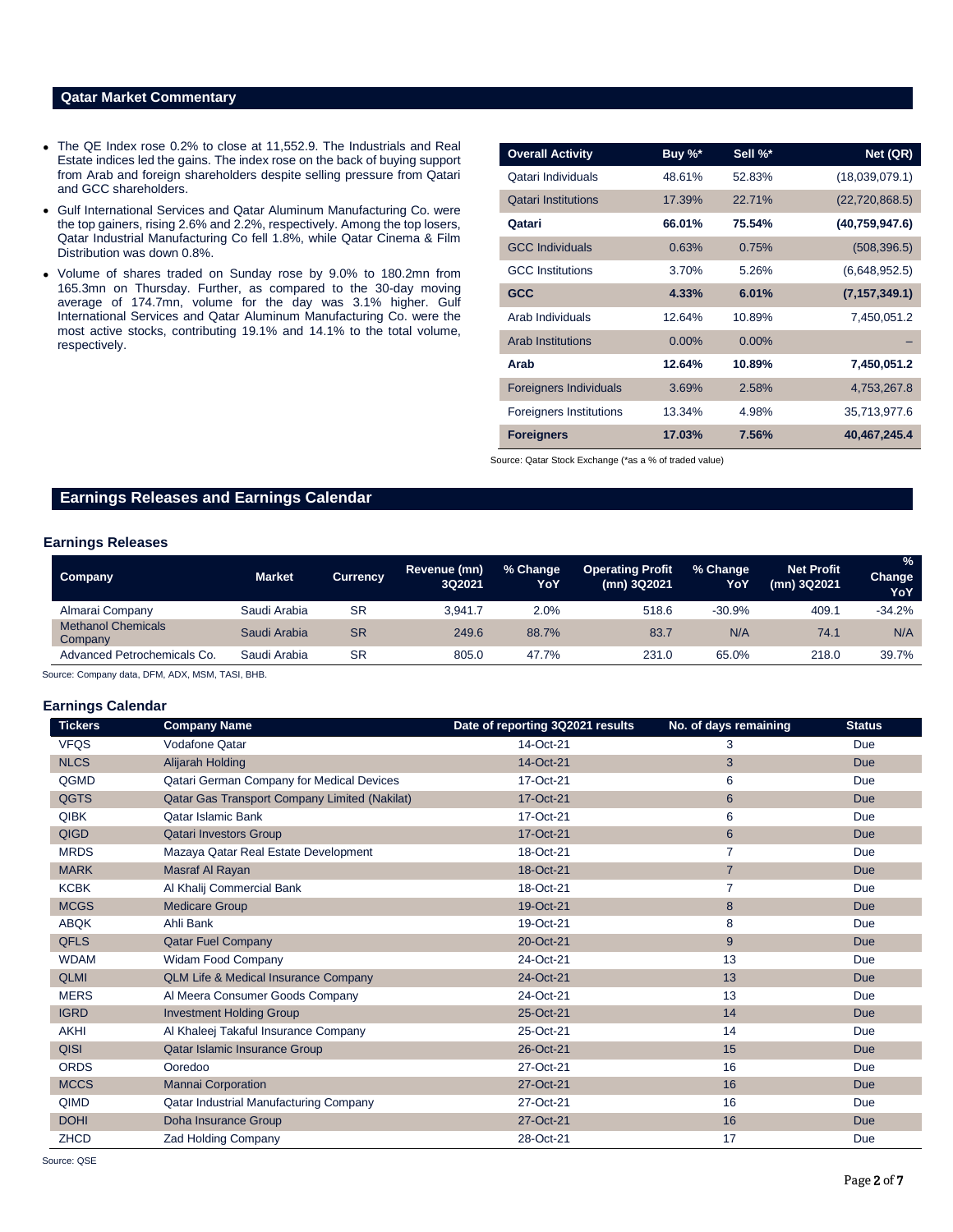#### **Qatar**

- **QNB Group Reports Strong 3rd Quarter Results –** Net Profit for the nine months period ended 30 September 2021 reached QAR10.3 billion, an increase of 8% compared to same period last year. Operating Income grew by 8% to reach QAR20.7 billion as a result of QNB Group's ability to generate sustainable growth across a number of revenue segments. During the period, QNB Group continued to set aside QAR4.5 billion in respect of loan loss provisions demonstrating its conservative approach on loan loss provisioning. In addition, the Group's drive for operational efficiency is continuing to yield cost-savings and combined with the improved revenue has contributed to a material improvement in the efficiency (cost to income) ratio from 24.2% to 22.5%, which is considered one of the best ratios among large financial institutions in the MEA region. Earnings per Share reached QAR1.03, up by 8% from same period last year. Total Assets reached QAR1,084 billion, an increase of 10% from 30 September 2020, mainly driven by strong growth in Loans and advances by 7% to reach QAR766 billion. Diversified mobilization of customer deposits contributed to the increase in customer deposits by 10% to reach QAR784 billion from 30 September 2020. QNB's robust asset liability management capabilities helped QNB Group to materially improve its loans to deposits ratio from 100.2% to 97.8% as at 30 September 2021. Total Equity up by 8% from September 2020 to reach QAR101 billion. The ratio of non- performing loans to gross loans amounted to 2.3% as at 30 September 2021, one of the lowest amongst financial institutions in the MEA region, reflecting the high quality of the Group's loan book and the effective management of credit risk. Also, during the period, QNB Group increased its loan loss provisioning to QAR4.5 billion, an increase of 18% from same period last year, as a precaution for potential loan losses. This helped the Group to increase its coverage ratio to 112%, which reflects the prudent approach adopted by the Group towards nonperforming loans. QNB Group reported a robust capital adequacy ratio of 18.6%, which is higher than the regulatory minimum requirements of the Qatar Central Bank and Basel Committee. During the period, QNB Group tapped global debt markets for debt securities issuance under its EMTN programme, a USD1 billion five-year bond issued in January 2021 and a debut bond launch in Hong Kong Stock Exchange for USD600 million with a three year maturity which was successfully placed in June 2021. QNB Group's presence spans more than 31 countries across three continents employing more than 28,000 staff operating from more than 1,000 locations and 4,600 ATMs. (Press Release)
- **QNBK to hold its investors relation conference call on October 13 –** QNB Group (QNBK) will hold the conference call with the Investors to discuss the financial results for the 3Q2021 on October 13, 2021 at 12:30 PM, Doha Time. (QSE)
- **QNCD's bottom line rises to QR72.9mn in 3Q2021 –** Qatar National Cement Company 's (QNCD) net profit rose 483.4% YoY (+205.5% QoQ) to QR72.9mn in 3Q2021. EPS amounted to QR0.256 in 9M2021 as compared to QR0.124 in 9M2020. (QSE, QNB FS Research)
- **MARK to disclose its 3Q2021 financial results on October 18 –** Masraf Al-Rayan (MARK) will disclose its financial statement for the period ending September 30, 2021 on October 18, 2021. (QSE)
- **BLDN to disclose its 3Q2021 financial results on October 28 –** Baladna (BLDN) will disclose its financial statement for the period ending September 30, 2021, on October 28, 2021. (QSE)
- **MRDS to disclose its 3Q2021 financial results on October 18 –** Mazaya Qatar Real Estate Development (MRDS) will disclose its financial statement for the period ending September 30, 2021 on October 18, 2021. (QSE)
- **WDAM to disclose its 3Q2021 financial results on October 24 –** Widam Food Company (WDAM) will disclose its financial statement for the period ending September 30, 2021 on October 24, 2021. (QSE)
- **IGRD to disclose its 3Q2021 financial results on October 25 –** Investment Holding Group (IGRD) will disclose its financial statement for the period ending September 30, 2021 on October 25, 2021. (QSE)
- **ORDS to disclose its 3Q2021 Financial Results on October 27 –** Ooredoo (ORDS) announced its intention to disclose its 3Q2021 financial results for the period ended September 30, 2021, on October 27, 2021. (QSE, Press Release)
- **IGRD to hold its investors relation conference call on October 27 –** Investment Holding Group (IGRD) announced that the conference call with the Investors to discuss the financial results for the 3Q2021 will be held on October 27, 2021 at 02:00 PM, Doha Time. (QSE)
- **ORDS to holds its investors relation conference call on October 28 –** Ooredoo (ORDS) will hold its investors relation conference call to discuss its financial results for the 3Q2021 on October 28, 2021 at 2 pm Doha time. (QSE)
- **QISI to holds its investors relation conference call on October 31 –** Qatar Islamic Insurance (QISI) announced that the conference call with the Investors to discuss the financial results for the 3Q2021 will be held on October 31, 2021 at 12:30 PM , Doha Time. (QSE)
- **QIIK Board elects new Managing Director –** Qatar International Islamic Bank (QIIK)'s board of directors has elected HE Sheikh Turki Khalid Thani Al Thani as QIIK's Managing Director instead of HE Sheikh Khalid Thani Abdullah Al Thani. (QSE)
- **QE Index ETF discloses proposed amendments to its Articles of Association and Prospectus –** QE Index ETF announces its proposed amendments to its Articles of Association and Prospectus. (QSE)
- **QFC: Qatar PMI hits record high in September –** Doha witnessed a "record" improvement in operating conditions in the non-energy economy this September with output, new orders and purchasing activity rising at the second-fastest rates on record, according to the Qatar Financial Centre (QFC). The country's PMI (purchasing managers' index) has hit an all-time record high in September with manufacturing registering the strongest performance, followed by services, wholesale and retail, and construction, respectively, according to the latest survey, which also indicated the strongest 12-month outlook for nearly a year, amidst growing wage pressures and other immediate capacity concerns. "The recent strength in the PMI strongly indicates that overall economic growth will rebound in the second and third quarters, showing that Qatar's economy is on the path to strong recovery after facing a relatively challenging period brought about by the Covid-19 pandemic," said Deputy Chief Executive and Chief Business Officer, QFC Authority, Sheikha Alanoud bint Hamad Al-Thani. The Qatar PMI indices are compiled from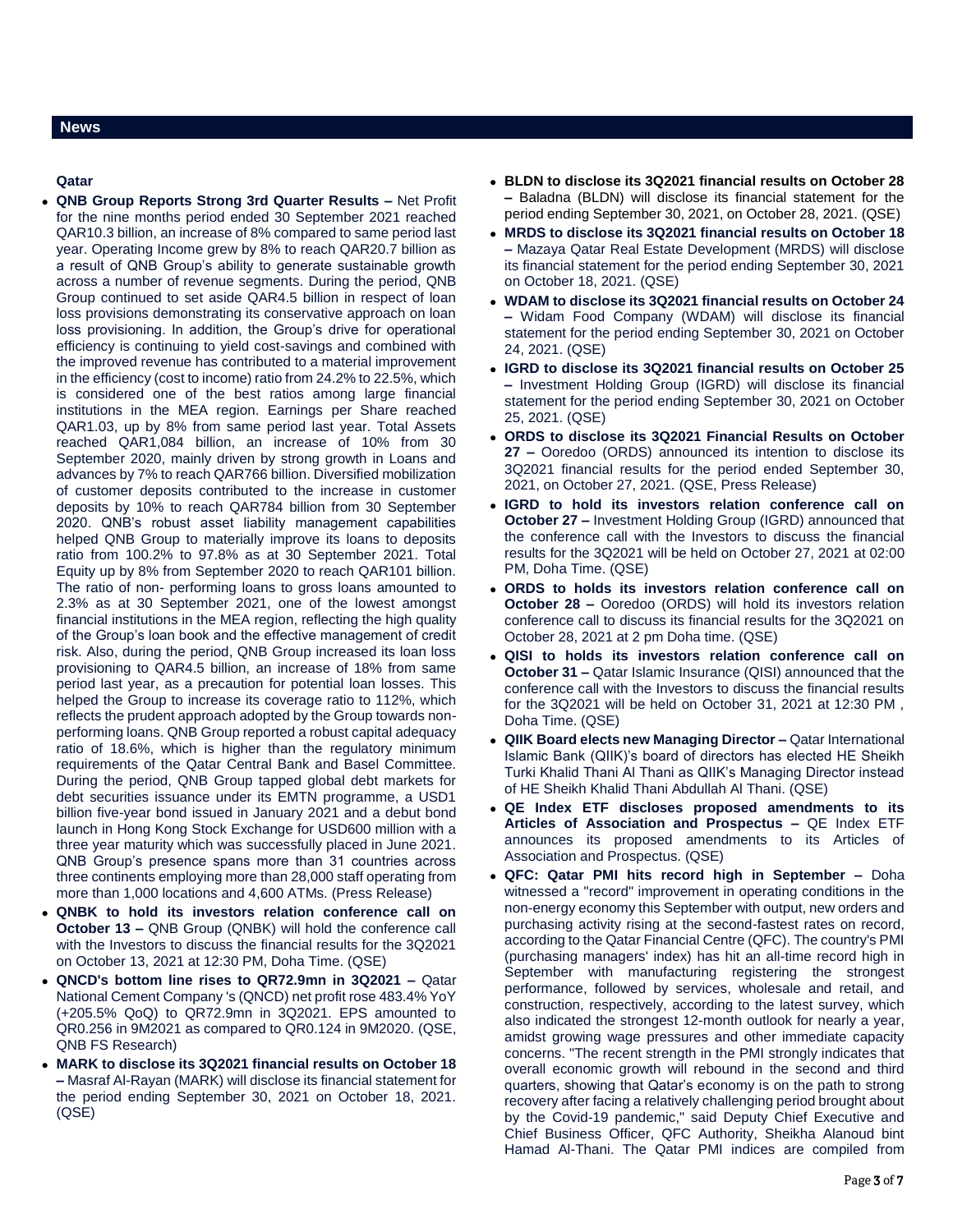survey responses from a panel of nearly 400 private sector companies. The panel covers the manufacturing, construction, wholesale, retail, and services sectors, and reflects the structure of the non-energy economy according to official national accounts data. The PMI rose for the fourth month running to 60.6 in September, from 58.2 in August. The latest figure signaled the strongest overall improvement in operating conditions since the survey began in April 2017, surpassing the previous record high of 59.8 in July 2020. Business conditions have improved for 15 successive months, the longest sequence in the survey's history. On a quarterly basis, the PMI averaged 58.2 in the third quarter, the highest on record. The previous quarterly peak was 56.2 in the third quarter of 2020 as the economy rebounded from lockdown. (Gulf-Times.com)

- **QCB Governor: No immediate need for digital currencies in Qatar –** The Qatar Central Bank (QCB) does not anticipate any immediate requirements to introduce digital versions of physical cash, its Governor Sheikh Abdulla bin Saoud Al Thani has said. However, QCB does monitor the developments in digital currencies by central banks in various other jurisdictions and will make appropriate policy decisions based on emerging information, he added in an interview featured in KPMG's "Qatar Banking Perspectives 2021" report. Although the idea of a central-bank issued digital currency is gaining traction, in Qatar, he said, it is not required in the near future. "Close to ninety percent of the broad money in the system is already in the digital form of deposits with commercial banks. The share of currency in circulation is expected to reduce further with the introduction of additional national digitalization initiatives," he said. In 2018, Qatar's central bank banned bitcoin trading in an effort to "ensure the safety of the financial and banking system". In December last year, the Qatar Financial Centre Regulatory Authority (QFCRA) declared that all virtual asset services are banned in the Qatar Financial Centre (QFC) except for digital asset services concerning token securities. The QFC is a special jurisdiction within the country with its own legal, business, tax, and regulatory infrastructure. Sheikh Abdulla said the restrictions on cryptocurrencies in Qatar are imposed due to the inherent risks associated with them since they pose significant challenges to the stability and integrity of the financial system. "Cryptocurrencies are in general considered as speculative assets and the probability of its use for unwarranted transactions cannot be ruled out." However, he said QCB is closely monitoring technological and regulatory cryptocurrency developments and will take appropriate decisions in due course. (Qatar Tribune)
- **Kahramaa opens Hamad Medical City super substation –** The Qatar General Electricity and Water Corporation (Kahramaa) has opened the QR155mn Hamad Medical City power super substation. The opening comes in line with Kahramaa's strategic plan to develop the electrical network, serve vital projects and meet the increasing demand for electricity in the country. A statement explained that the 200MVA station operates at 66/220/11 kV. and Kahramaa continues to play its role in implementing projects in coordination with the Public Works Authority (Ashghal) and Hamad Medical Corporation (HMC). (Gulf-Times.com)
- **Qatar to see surge in fintech investments; global firms eye Doha as launchpad –** Doha's mature financial services industry, coupled with national initiatives to support digitization across sectors, is expected to spur investments in fintech, according to the Qatar Fintech Hub (QFTH). As part of Qatar's fintech program, the focus has shifted from 'B2C' to 'B2B' offerings, especially in peer-to-peer lending, merchant and e-commerce services, invoice financing, payments, and trade finance. "This has paved the way for the domestic fintechs," said QFTH's white paper on the state of the fast-developing fintech industry in Qatar

and the wider Middle East and North Africa region. The recently launched incubator and accelerator programs and the upcoming regulatory sandbox are making Qatar an attractive destination for international fintechs as well, the paper said, highlighting that many global firms such as Musaada, MyCash Money, PayFace, Sync, and Oscar have chosen Qatar as their launch-pad for the global market. "Qatar's fintech ambition is to become a global hub by promoting and empowering Qatari entrepreneurs and innovators and becoming the launch-pad for their global expansion," the report said. (Gulf-Times.com)

- **Bouyer: Future bright for liquefied natural gas and Qatar's LNG industry –** Natural gas will continue to play a key role as a transition fuel as the world moves towards cleaner energy such as renewables, says Matthieu Bouyer, managing director, TotalEnergies EP Qatar and TotalEnergies country chair in Qatar. "As the world population will grow sharply in the coming decades, the energy demand will increase; people willing to increase their standard of living. At TotalEnergies our goal is clear: More energy and less emission. Our ambition is to be 'Net Zero by 2050' together with society", Bouyer said and noted "to achieve this, we base our strategy on two growth pillars in particular – LNG and renewables." (Gulf-Times.com)
- **TotalEnergies interested in North Field expansion –** TotalEnergies is interested in participating in the multi-billiondollar North Field expansion, said Matthieu Bouyer, managing director, TotalEnergies EP Qatar and TotalEnergies Country chair in Qatar. "NFE is a tremendous opportunity, and we believe we have some long-term added value to bring to QP, Qatar and TotalEnergies; we have a global LNG footprint, diverse customer base and large marketing capabilities. But we can also bring our operational experience to complement Qatar Petroleum and Qatargas with already high-level records. We look forward to continue supporting QP in its LNG growth ambition through NFE in particular," Bouyer said in an exclusive interview with Gulf Times. (Gulf-Times.com)
- **Project improves infrastructure in Doha Industrial Area –** As part of Package 4 scope, the upgrading works included infrastructure development in addition to developing main roads like Al Wakalat Street and Al Karajat Street, along with other intersecting streets located in between, like Streets Nos 23, 25, 26, and 28. This comes as part of Ashghal's commitment to improve traffic flow and ease congestion in the Industrial Area. (Qatar Tribune)
- **HyperPay to foray Qatar, sees big opportunities for fintechs –** HyperPay, a robust online payment gateway that drives the future of cashless payments in the Middle East and North Africa (Mena) region, is foraying Qatar in order to cash in on the umpteen opportunities, especially in view of the 2022 FIFA World Cup. "We are coming to Qatar very soon. We are in talks with Qatar Fintech Hub (QFTH) regarding this," HyperPay Chief Executive Muhannad Ebwini said on the sidelines of the first Arab Fintech Summit. Contemplating to go either solo or with a partner; he said HyperPay finds great potential for fintechs in Qatar, which is an advanced country that offers the latest technologies. QFTH is a global fintech hub with a purpose to support the development of the fintech industry in Qatar. HyperPay, which is headquartered in Riyadh, has offices in Dubai, Amman, Cairo and Bahrain, processing millions of transactions a year for thousands of merchants across almost every industry verticals. It had seen a 300% growth in 2020 and expects it to replicate this year too. (Gulf-Times.com)
- **Qatar Tourism promotes Doha as homeport for cruisers at Seatrade Cruise Global 2021 –** Qatar Tourism recently participated in the Seatrade Cruise Global 2021 exhibition and conference in Miami. The country was represented by a delegation made up of four government and private sector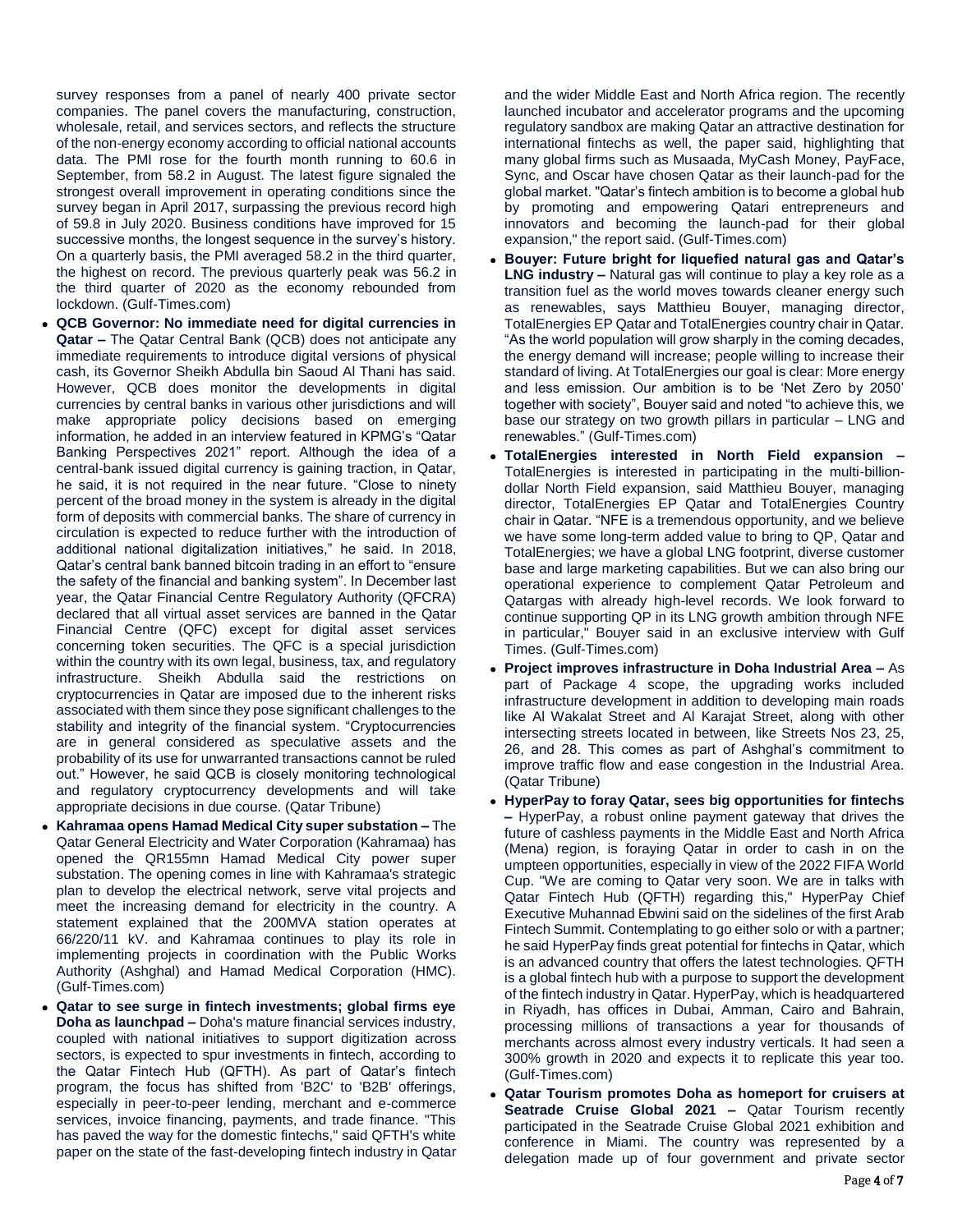organizations. Cruise is expected to be a particularly vibrant subsector of tourism in Qatar during the FIFA World Cup Qatar 2022, with Doha Port undergoing a comprehensive redevelopment that will transform it into a major hub for cruise ships. The Qatari delegation investigated the most recent technologies, experiences, and practices that will aid in the recovery of the cruise industry. (Qatar Tribune)

 **QMC's new English channel 37 TV set for 2022 3Q launch –** Channel 37 TV, a new venture by Qatar Media Corporation (QMC) with 4K programming in English, is getting ready for an official launch in the third quarter of 2022. Speaking to local Arabic daily Arrayah, 37 TV Director Ali bin Tuwar Al-Kuwari explained that the channel will act as a cultural bridge between Qataris and expatriates. Channel 37 TV will present 20 programs in its first round, with six daily slots, in addition to a morning and evening program, three main news bulletins and Indian and Korean serial episodes a day. The programs of the new channel will cater to diverse interests of the various categories of residents in Qatar. A special unit for the new media has been introduced in addition to a good number of studios distributed across the various areas of the country and presenters from different nationalities to give excellent coverage during the FIFA World Cup Qatar 2022. The new channel will have a special drone unit for filming aerial videos for an added perspective. Al-Kuwari said that 37 TV is cooperating with Qatar Statistics Authority to prepare some studies and data that help measure the indicators of the demographic structure of the country and determine information regarding the middle class, comprising the working class and high professionals. The channel will also reach out to the public through the Over-The-Top (OTT) technology. OTT is a means of providing television and fi lm content over the internet at the request and to suit the requirements of the individual consumer. (Gulf-Times.com)

### **International**

- **Goldman cuts forecast for US economic growth in 2021 and 2022 –** Goldman Sachs cut its US economic growth target to 5.6% for 2021 and to 4% for 2022 citing an expected decline in fiscal support through the end of next year and a more delayed recovery in consumer spending than previously expected. The firm previously expected 5.7% gross domestic product (GDP) growth in 2021 and 4.4% growth in 2022, according to research released on Sunday from authors including its chief economist Jan Hatzius. They pointed to a "longer lasting virus drag on virussensitive consumer services" as well as an expectation that semiconductor supply likely will not improve until the first half of 2022, delaying inventory restocking until next year. And on top of the near-term virus drag, they also expect spending on some services and non-durable goods to stay persistently below prepandemic trends especially "if a shift to remote work results in some workers spending less overall." On a quarterly basis Goldman cut both its fourth-quarter 2021 and first-quarter 2022 GDP estimates to 4.5% from 5% and shaved its second quarter 2022 estimate to 4% from 4.5% while reducing its third quarter estimate to 3% from 3.5%. However, it increased its fourthquarter 2022 estimate to 1.75% from 1.5%. (Reuters)
- **Yellen confident US Congress will pass minimum global corporate tax –** Treasury Secretary Janet Yellen said she was confident the US Congress would approve legislation to implement the global corporate minimum tax agreed by 136 countries. Yellen said the actions to bring the US into compliance with the global minimum tax would likely be included in the socalled reconciliation budget bill containing President Joe Biden's proposed spending initiatives. Asked on ABC's "This Week" whether she was confident the measure would get through, Yellen said: "Yes. I am confident that what we need to do to come into compliance with the minimum tax will be included in a

reconciliation package. I hope that we, that it will be passed and we will be able to reassure the world that the US will do its part." The parliamentary maneuver known as budget reconciliation would allow Democrats to act without Republican votes. A group of 136 countries on Friday set a minimum global tax rate of 15% for big companies and sought to make it harder for them to avoid taxation in a landmark deal that Biden said leveled the playing field. Treasury officials and tax experts have said that the global minimum tax would not require a treaty to implement and could be achieved in the reconciliation bill because it is a voluntary agreement among countries to individually impose a minimum tax on overseas earnings of corporations. The US has had such a minimum tax since the end of 2017, so it is a matter of raising the rate to conform with the agreement. Treasury officials have said they regard the global minimum tax as less controversial than a higher overall corporate tax rate or a higher capital gains tax, because it puts the United States on a more competitive footing with other countries. The US Chamber of Commerce said it will review details of the Biden administration proposals closely. (Reuters)

 **UK business minister defends wages stance, says BoE can handle inflation –** The British government is right to focus on driving up wages, business minister Kwasi Kwarteng said, expressing confidence in the Bank of England's ability to curb rising inflation. BoE governor Andrew Bailey has said he is concerned about inflation running above the bank's target of 2.0%, describing the need to prevent rising prices becoming permanently embedded. During an interview with Times Radio focused on soaring energy costs and supply chain disruption caused by labor shortages, Kwarteng was asked whether the people should start preparing for an interest rate rise to tackle inflation. In its September policy statement, the BoE nudged up its forecast for inflation at the end of the year to over 4%, and the bank's chief economist has warned the size and duration of the jump is proving greater than expected. But Kwarteng defended the Conservative government's plans to transform Britain into a high-wage economy, as set out by Prime Minister Boris Johnson in a speech last week. Johnson's new economic model includes arguing that the best response to labor shortages in industries like haulage is for firms to raise wages rather than to allow higher immigration. (Reuters)

## **Regional**

- **Saudi August industrial production index rises 5.8% –** Saudi Arabia's industrial index rose by 5.8% from a year ago and 5% from the previous month, government data showed. The increase in industrial activities resulted from the higher production in mining and quarrying activity, which make up 74.5% for the index, the General Authority for Statistics (Gastat) said. Mining activities, which include oil production, increased by 6.5% during the month. Saudi Arabia increased its oil production from 8.9mn bpd in August 2020 to 9.5mn bpd in August 2021, Gastat data showed. (Zawya)
- **Arabian Contracting Services IPO price range set at \$24- \$26.6 per share –** Arabian Contracting Services Co.'s (Al Arabia) initial public offering (IPO) offer price range is set at SR90-100 per share (\$24-\$26.6), GIB Capital, the book runner for the offering said in a Tadawul filing on Sunday. The final price per share will be determined after the completion of the book-building process, GIB Capital said. (Zawya)
- **Biggest Saudi IPO since Aramco set for Riyadh trading debut –** ACWA Power International, Saudi Arabia's first \$1bn initial public offering since Aramco, is set to start trading in Riyadh on Monday. The \$1.2bn IPO drew interest from investors looking for exposure to a business seen as key to the kingdom's plans to diversify its economy away from oil. Initial demand amounted to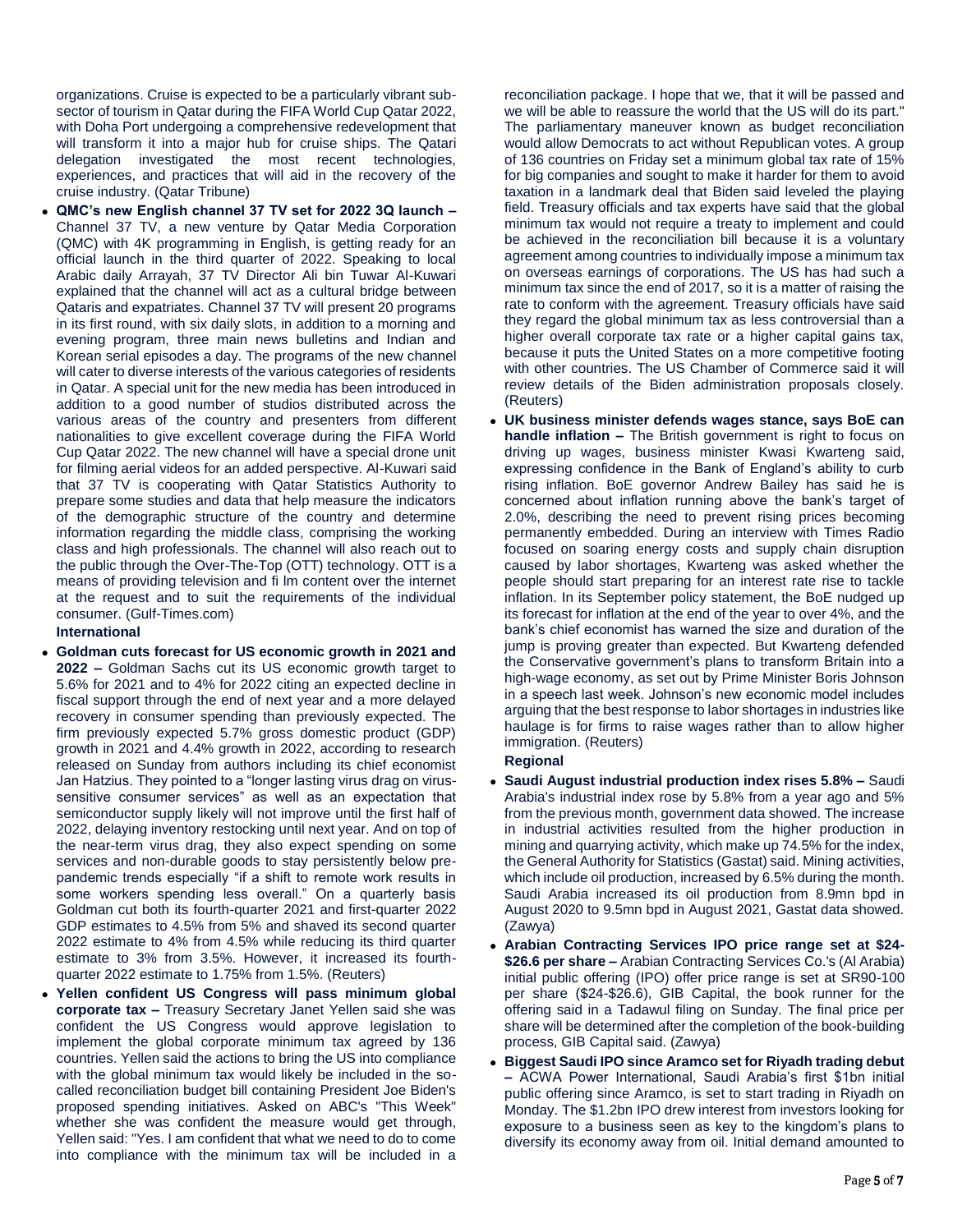several billion dollars and advisers had to limit institutional investors' allocations. (Bloomberg)

- **UAE's Mubadala-backed coaching start-up BetterUp raises \$300mn –** Employee coaching service provider BetterUp, which is backed by Abu Dhabi's Mubadala Investment Company, said it raised \$300mn, in a late-stage funding round. This latest round of funding takes its valuation to \$4.7bn and total funding to \$600mn. The Series E funding round was led by Wellington Management, ICONIQ Growth, and Lightspeed Venture Partners. Existing investors Salesforce Ventures and Mubadala Investment Company, Sapphire Ventures, Morningside Group, SV Angel, and PLUS Capital also participated, the mental health company said in a statement on Friday. (Zawya)
- **Mubadala-owned Yahsat's mobility business secures AED316mn distribution deals –** Thuraya Telecommunications Company (Thuraya), a subsidiary of Mubadala-owned satellite firm Yahsat Satellite Communications Company (Yahsat), has secured long-term distribution contracts worth AED316mn. The deals signed by Thuraya with a global service provider are expected to strengthen the Group's dividend capacity, Yahsat told the Abu Dhabi Securities Exchange (ADX) on Sunday. (Zawya)
- **Dubai announces PPP projects worth nearly AED25bn –** The government of Dubai on Sunday announced a diversified portfolio of public-private partnership (PPP) projects worth more than AED25bn. The investments, announced at a PPP conference held in the regional tourism and business hub, include seven urban development projects worth AED22.58bn, 14 road and transport projects worth aed2.39bn and eight projects in health and safety at AED526mn. (Reuters)
- **Bahrain's GIB gets \$625mn sustainability-linked loan –** Bahrain's Gulf International Bank (GIB) said on Sunday it has secured a \$625mn sustainability-linked syndicated loan, which increased from an original \$500mn due to strong demand. The bond attracted orders worth \$1.1bn. It was the first Bahrainheadquartered bank and the first majority Saudi-owned lender to close financing linked to sustainability. "A diversified group of more than 20 global investors from the U.S., Europe, the Middle East and Asia participated in the landmark transaction that incorporates Environmental, Social and Governance (ESG) metrics related to reductions in carbon emissions, gender diversity and sustainability reporting," GIB said in a statement. (Reuters)